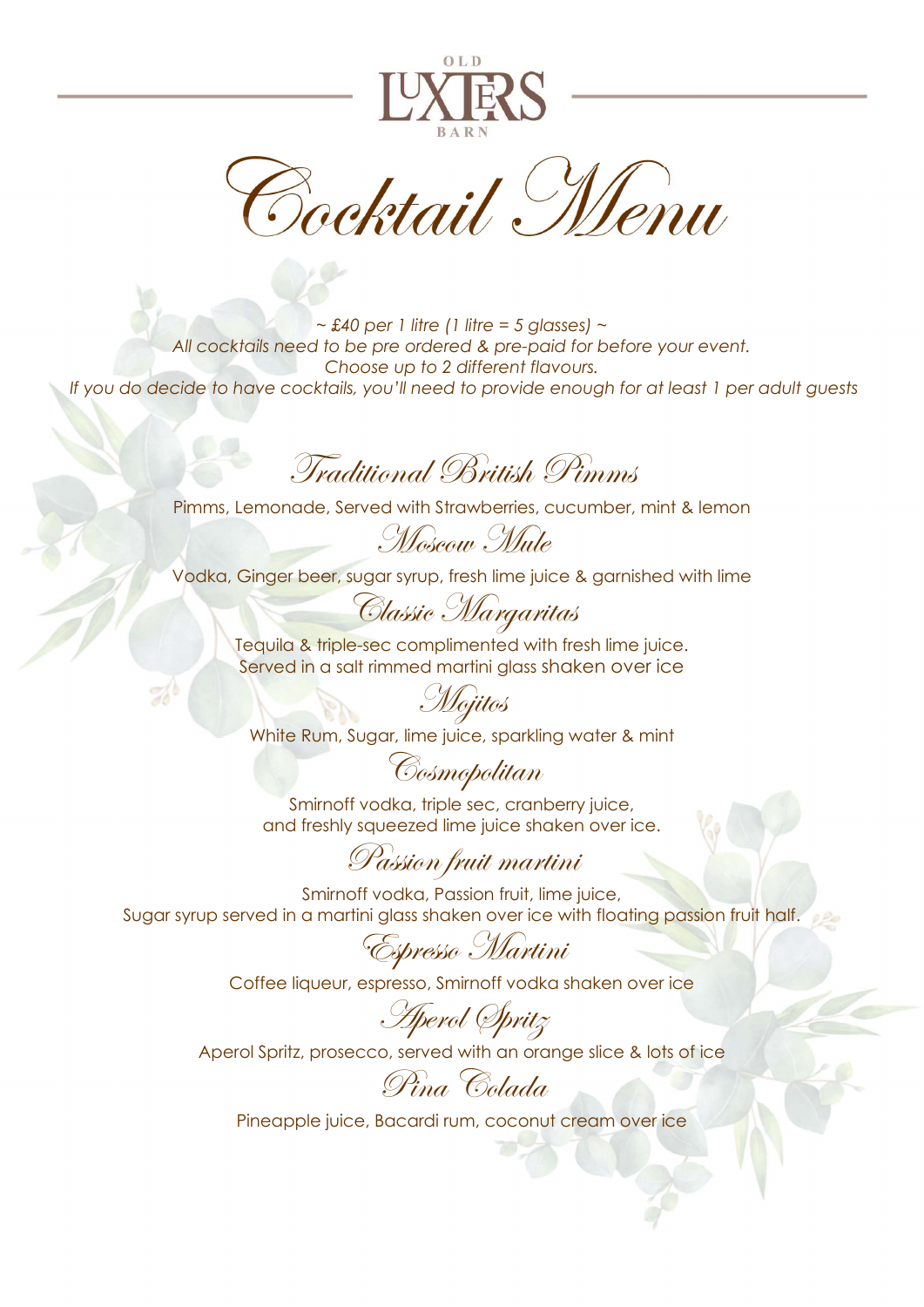

Cocktail Menu

Luxters Orchard Apple Jeed Tea

A mid-summer inspired concoction of golden sun and crisp apples. Notes of tinder-dry grass and warm hay complemented with hints of citrus & green. Think of an abundant harvest of sweet jewelled fruit weighing down boughs of apple trees.

Contains: Old Luxters Damson Vodka, Splash of Coca Cola, Gordons Gin, Tequila, Splash of apple juice, Slice of fresh apple, Slice of lemon & ice





**Kiwi Wiwi** 

Old Luxters take on the classic Woo Woo. Honouring our much-admired Kiwi tree that grows in the courtyard. A bright and refreshing drink with warm base notes provided by our Damson Vodka, sweet Peach Liquor and the addition of pink peppercorns.

Contains: Old Luxters Damson Vodka, Cranberry Juice, Old Luxters Wild Peach Liquor Pink peppercorns stirred through, Ice, A few slices of kiwi & lime to garnish

Hambleden Hedgerow Royale

Imagine a Sunday afternoon walk in late summer. Meandering through the Hambleden Valley after a hearty lunch at one of the many village pubs. The scent of crushed herbs and hedgerow berries fill your lungs and the warm breeze tickles your face. Our award winning English sparkling wine and sloe gin work in harmony in this crisp and fruity beverage.



Contains: Chiltern Valley's award winning sparkling wine, Old Luxters Sloe Gin , Stirred with a sprig of rosemary, Blackberry to garnish & Ice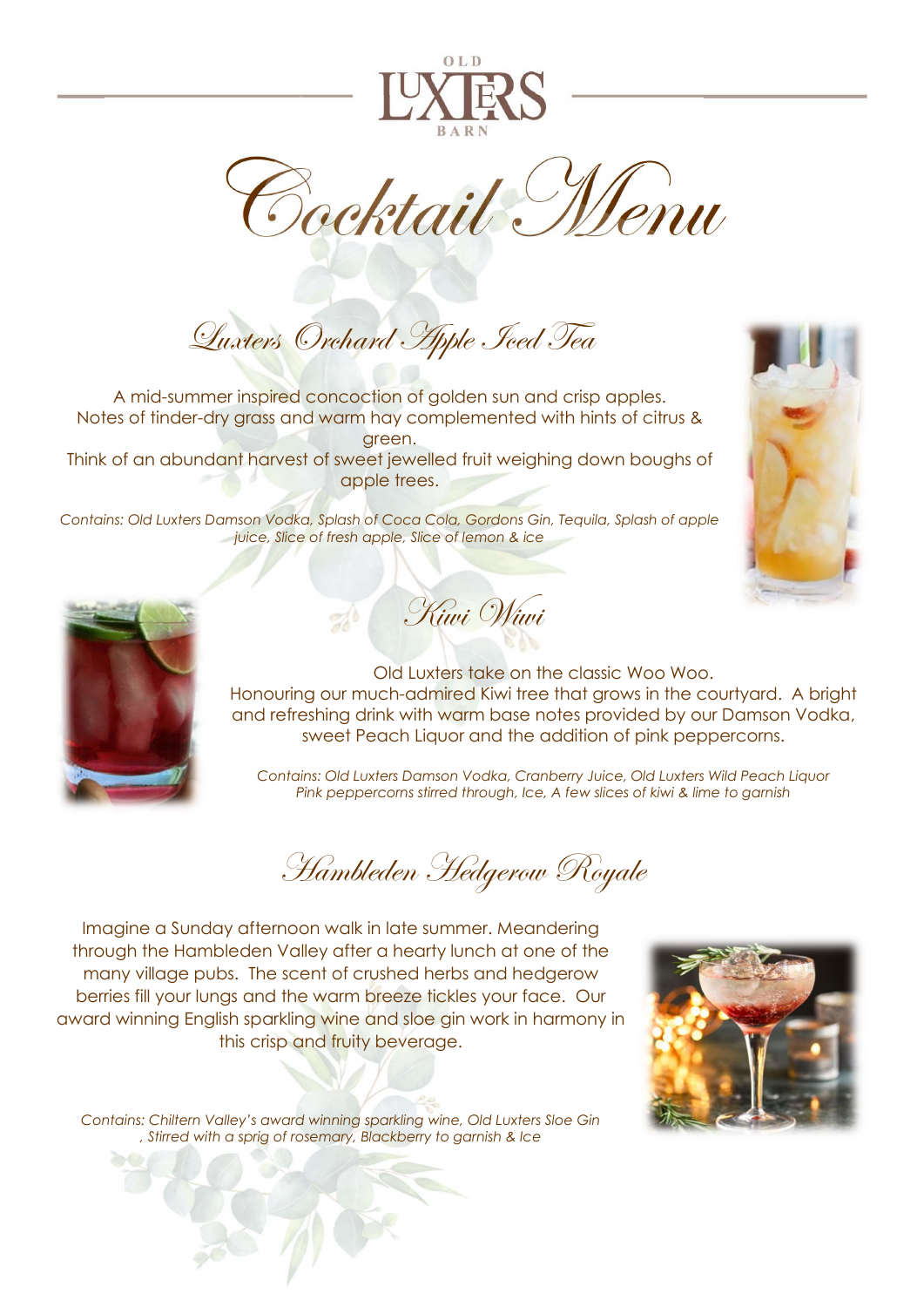

Cocktail Menu

Dark Country Lane



Anticipation and excitement for the night ahead as you wind your way towards our barn along the dark country lanes. The starry sky of midnight blue, brooding and sharp. This will be mirrored with a spiced kick and Old Luxter's Blood Orange to warm you through whilst huddling around a crackling fire pit. Equally warming in winter as it is refreshing for summer.

Contains: Ginger beer/ale, Old Luxters Blood Orange Liqueur, Captain Morgan's Spiced Rum, Splash of lime juice and a slice of lime, Mint to garnish, & Ice

Summer Meadow

Heady aromas of meadow flowers, summer fruit and freshly mown lawns inspire this fun and fruity drink. Thirst quenching and packed with sweet berry flavours, our Summer Meadow will have you dancing barefoot in the grass.



Contains Elderflower Cordial, Gordon Gin, Old Luxters Wild Raspberry Liqueur, Soda Crushed raspberries, Mint to garnish & Ice



Barn Door Brute

Hundreds of years and countless stories have travelled through our barn doors. Heavy oak and scrumptious vanilla notes pay homage to the history of our solid friend. Luxters velvety Irish Cream envelops your taste buds in a warm embrace. Topped off with a signature handmade marshmallow this tipple will work as a beautiful accompaniment to dessert.

> Contains: Espresso Coffee, Whiskey, Old Luxters Irish Cream Liqueur Chef's Handmade Toasted Marshmallow to garnish Ice